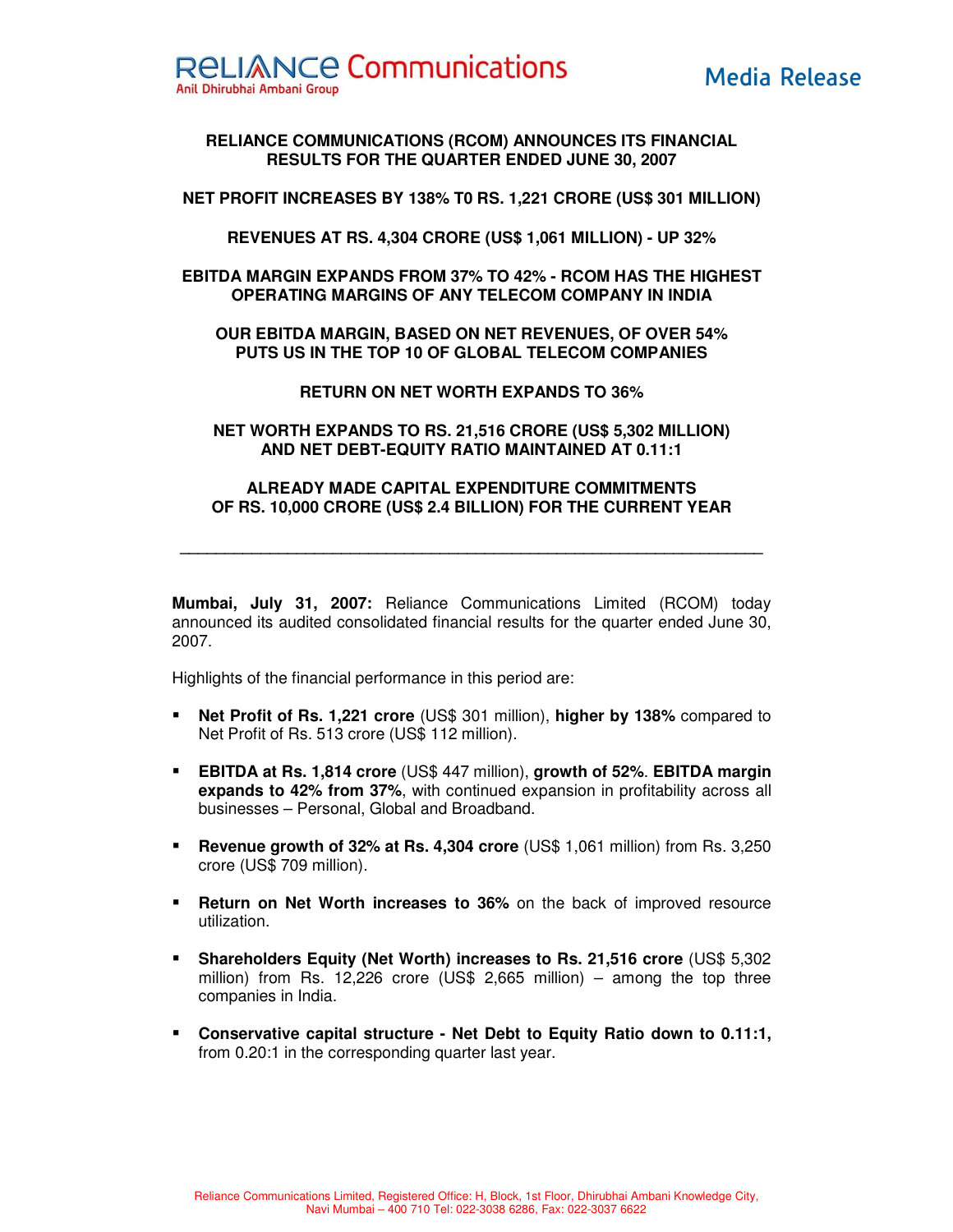

Commenting on the results, Mr Anil Dhirubhai Ambani, Chairman, Reliance Communications Limited, said:

**"In the quarter under review, we have lined up many significant financial achievements. Our operating margin of 42% is now the highest of any telecom company in India. We have delivered the strongest profit growth of any telecom company in the country. Our EBITDA margin on a net revenue basis is 54%, which places us in the group of top 10 telecom companies globally. The return on the net worth has expanded to 36% this quarter with the increased utilization of resource base.** 

**We are accelerating our wireless subscriber additions. The last month saw us adding 1.45 million subscribers, our highest ever net addition in any month. During the quarter, we added 3.87 million subscribers representing a market share of net additions of almost 20%. In the licensed areas where we operate both CDMA and GSM services, our market share of net additions was 32%.** 

**We have also made substantial operational progress. We have embarked upon the world's largest telecom network roll out this year. Its completion by the end of the fiscal year will see the coverage of our wireless network expand to 23,000 towns and 600,000 villages with almost complete coverage of the country's rail and road networks. We have already committed 95% of this year's capex guidance of Rs. 10,000 crore (US\$ 2.5 billion) to accelerate this roll out.** 

**Our "Classic" handsets are already the #2 brand in the country. We have sold 5 million handsets in a short timeframe and our market share exceeds that of the next four players put together.** 

**Going forward, we expect our extensive national coverage and unmatched bundled offerings to drive market share expansion."** 

#### **BUSINESS REVIEW**

#### **WIRELESS**

Reliance Communications added almost 4 million wireless customers during the quarter, compared to just over 2 million in the corresponding quarter last year.

At the close of the quarter, RCOM had about 32 million wireless customers. The company accelerated its market share of net wireless customer additions to nearly 20% in Q1 FY08. During the quarter, RCOM was the only company across the Indian wireless space to report stable per subscriber revenues (ARPUs) at Rs. 375 per month on the back of higher realizations per minute.

Wireless business revenues increased by 39% to Rs. 3,373 crore (US\$ 831 million) from Rs. 2,432 crore (US\$ 530 million). EBITDA grew by 53% to Rs. 1,339 crore (US\$ 330 million) from Rs. 875 crore (US\$ 190 million). Margins expanded to 40% from 36%.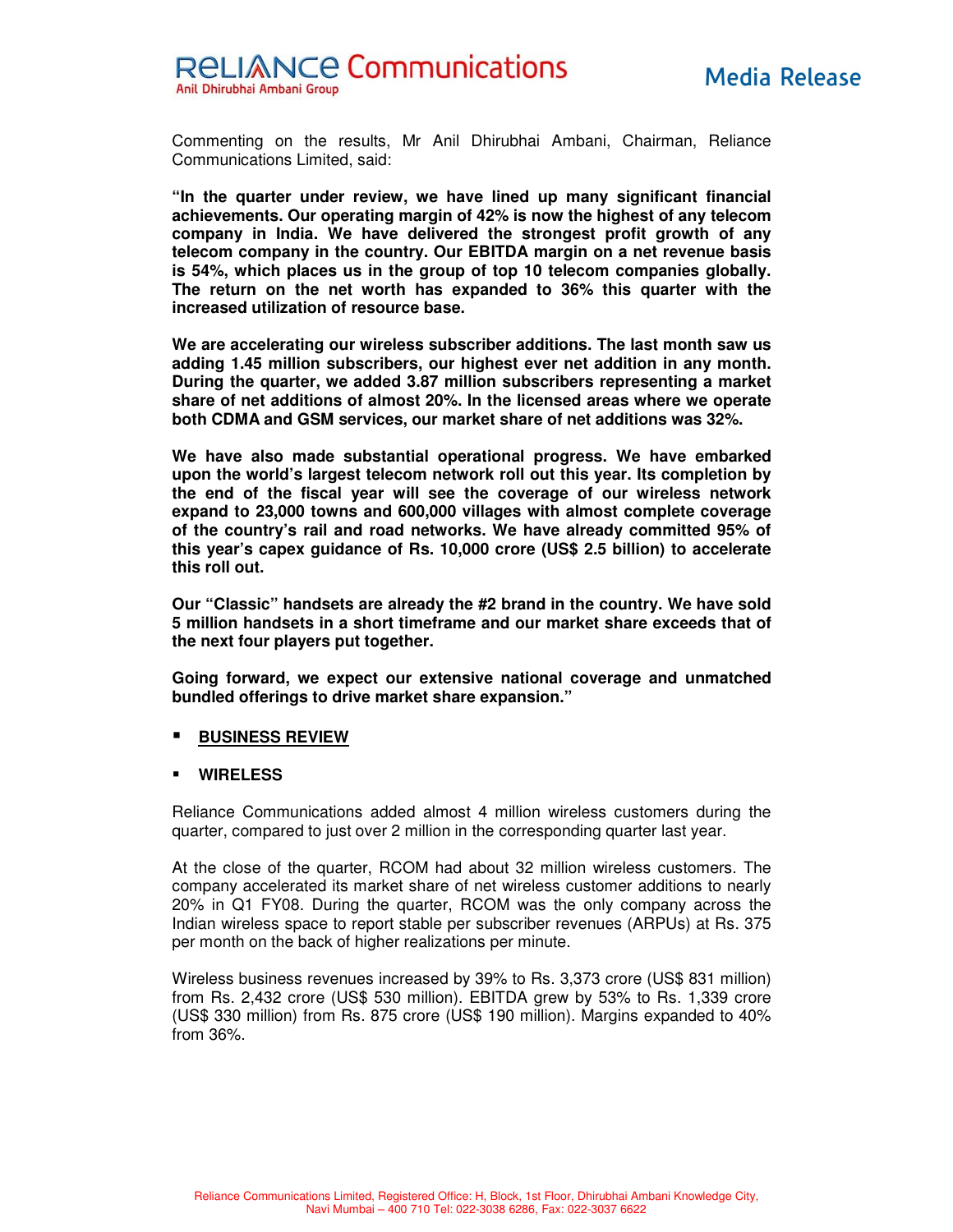### **GLOBAL**

FLAG Telecom continued its momentum of major new contract wins while expanding presence into new countries and making strong progress on the deployment of its "Next Generation Network" project.

Overall long distance volumes increased by over 40% compared to the corresponding quarter last year to cross 700 crore (7 billion) minutes. Volumes in the international retail calling card showed creditable improvement despite increased competition.

EBITDA of Global business increased by 14% during the quarter ended June 30, 2007 to Rs.324 crore (US\$ 80 million). EBITDA margins increased to 25% from 23%.

#### **BROADBAND**

The number of access lines increased to 705,000 at the end of the quarter, more than doubling from 322,000 in the corresponding quarter last year. Leveraging its network of 20,000 kms of metro fibre optic cables, RCOM expanded its wireline connectivity to almost 600,000 buildings from 180,000 buildings in the corresponding quarter last year.

Major new orders booked by the business during the quarter, both in terms of numbers and value, more than doubled over the corresponding quarter last year and by 30% over the preceding quarter. Reliance Communications has a market share of over 50% of new business acquisitions in the enterprise connectivity space.

The Broadband business achieved revenue growth of 69% to Rs. 383 crore (US\$ 94 million), and EBITDA more than doubled to Rs. 184 crore (US\$ 45 million). EBITDA margin was at 48% in the quarter ended June 30, 2007, from 39% in the corresponding quarter in the previous year.

#### **CORPORATE DEVELOPMENTS**

#### **Value unlocked from RTIL, RCOM's communications towers subsidiary**

RCOM announced the sale of 5% of the equity share capital of its fully-owned tower company, Reliance Telecommunications Infrastructure Limited (RTIL). The stake in RTIL was acquired by a group of institutional investors across US, Europe and Asia for about Rs. 1,400 crore (US\$ 337.5 million), thereby attributing an equity value of about Rs. 27,000 crore (US\$ 6.75 billon) to RTIL. This translates into Rs. 135 for each equity share of RCOM or more than 25% of the current price of the RCOM stock, unlocking substantial value for the company's shareholders. Operating as an independent wireless telecommunications infrastructure company, RTIL will lease its assets to telecom operators in India and co-locate multiple tenants on its towers. RTIL owned and operated nearly 14,000 towers on the date of its formation on 10 April, 2007 and has a significant build-out plan of 23,000 towers in FY08. Going forward, RCOM proposes to pursue further opportunities for unlocking of value through RTIL's IPO and/or strategic sale at an appropriate time.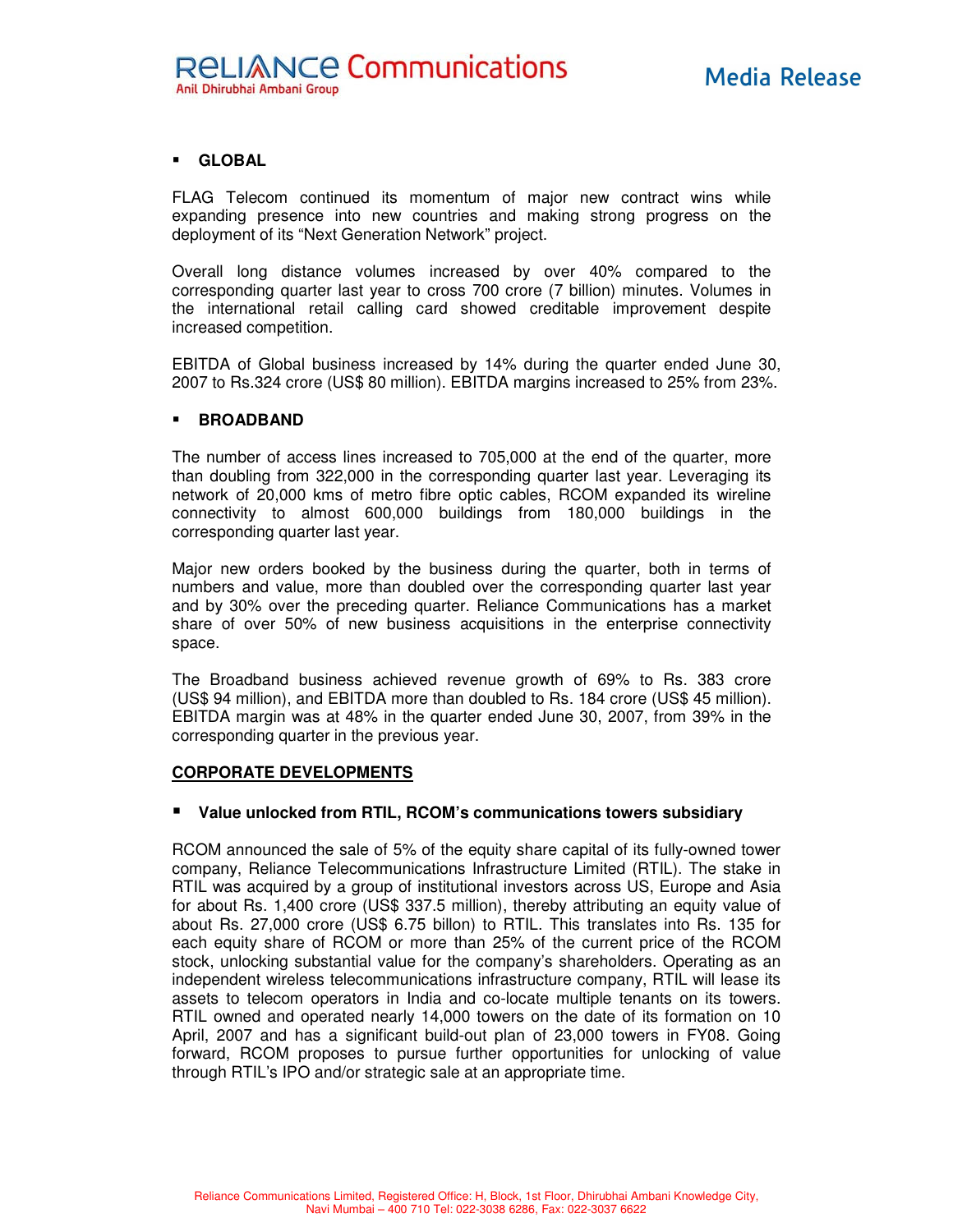# **Acquisition of Yipes**

RCOM signed a definitive agreement to acquire US based Yipes Holdings, Inc. ("Yipes"), the leading provider of managed Ethernet services, in an all-cash deal valued at Rs. 1,200 crore (US\$ 300 million). Yipes currently has nearly 1,000 enterprise customers, across four industry verticals - financial, legal, government and healthcare - which account for 50% of the Ethernet market.

Yipes owns over 22,000 route kilometres of fibre across 14 US metros, which represent 40% of the total US data communications market. Yipes also has a presence in London, Hong Kong and Tokyo.

Managed Ethernet and application delivery services is the fastest growth segment of the global enterprise data communication market, forecasted to triple in size to more than \$ 25 billion worldwide by 2010. The acquisition of Yipes drives forward RCOM's strategy to offer the most sophisticated, cutting edge data communication products and services. RCOM will now focus on rapidly doubling Yipes' coverage in the US and globalizing Yipes' service offerings by leveraging RCOM's customer relationships and worldwide network reach.

### **Deployment of the world's largest network expansion**

RCOM has commenced the roll-out of the world's largest and fastest network expansion program. Upon completion, the company will operate the single largest network in the world covering more than 900 million people in India across 23,000 towns, 600,000 villages, and almost 100 percent of all rail routes, national and state highways in the country,

RCOM has already awarded IP-based next generation CDMA/GSM network deployment, upgradation and integration contracts to leading international vendors.

# **Launch of "Classic" handsets**

During the quarter, RCOM introduced a range of mobile handsets under its proprietary brand "Classic". These phones, straddling a wide range from monochrome to color and FM radio phones, were very well received in the Indian market. The feature-rich "Classic" handsets have provided mobile subscribers in India significant value at each price point compared to any other offering in India and across the world. The company is confident of extending the benefits of mobility to an entirely new segment of population in metros, small cities as well as India's rural hinterland. In a short span of time, Classic has emerged as the second largest selling and fastest growing handset brand in the market, with a market share that far exceeds that of the next few players in the market.

Going forward, RCOM will continue to closely align with its technology partner QUALCOMM to address the requirements of Indian customers through the introduction of even more affordable and feature-rich handsets, wireless Internet data cards, a host of data applications, and mobile broadband technologies.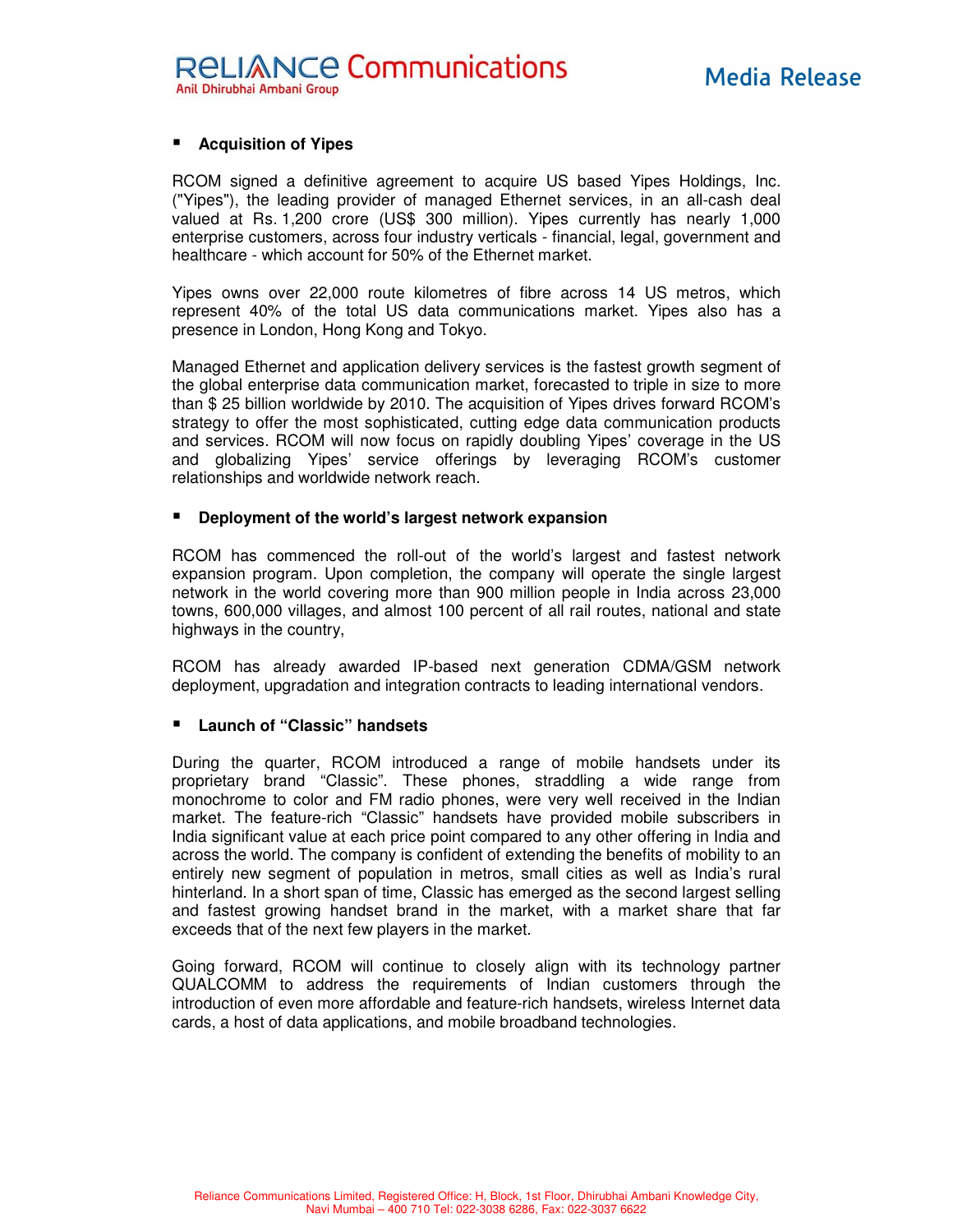### **Other initiatives to improve communications affordability**

During the quarter, RCOM introduced new post-paid and prepaid plans that allow its wireless customers to remain connected while roaming across its nationwide network at very affordable rates. Roaming rates have been slashed by as much as 70% on some plans, bringing nationwide connectivity at price points that are unmatched across the industry.

RCOM has also launched "Passport Outroamer' calling cards that provide Indians travelling overseas the ability to make international calls at prices that are up to 90% lower than international roaming rates.

\* \* \* \* \*

#### **About Reliance Communications**

Reliance Communications Limited founded by the late Shri Dhirubhai H Ambani (1932-2002) is the flagship company of the Reliance Anil Dhirubhai Ambani Group. The Reliance Anil Dhirubhai Ambani Group currently has a market capitalization of over Rs. 170,000 crore, net worth in excess of Rs. 40,000 crore, cash flows of Rs. 9,000 crore, net profit of Rs. 5,000 crore and zero net debt.

Rated among "Asia's Top 5 Most Valuable Telecom Companies", Reliance Communications is India's foremost and truly integrated telecommunications service provider. The company with a customer base of over 35 million including over one million individual overseas retail customers' ranks among the Top 10 Asian Telecom companies by number of customers. Reliance Communications corporate clientele includes 600 Indian and 250 multinational corporations, and over 200 global carriers.

RCOM has established a pan-Indian, next generation, integrated (wireless and wireline), convergent (voice, data and video) digital network that is capable of supporting best-of-class services spanning the entire Infocomm value chain, covering over 10,000 towns and 300,000 villages. Reliance Communications owns and operates the World's largest next generation IP enabled connectivity infrastructure, comprising over 150,000 kilometres of fibre optic cable systems in India, USA, Europe, Middle East and the Asia Pacific region.